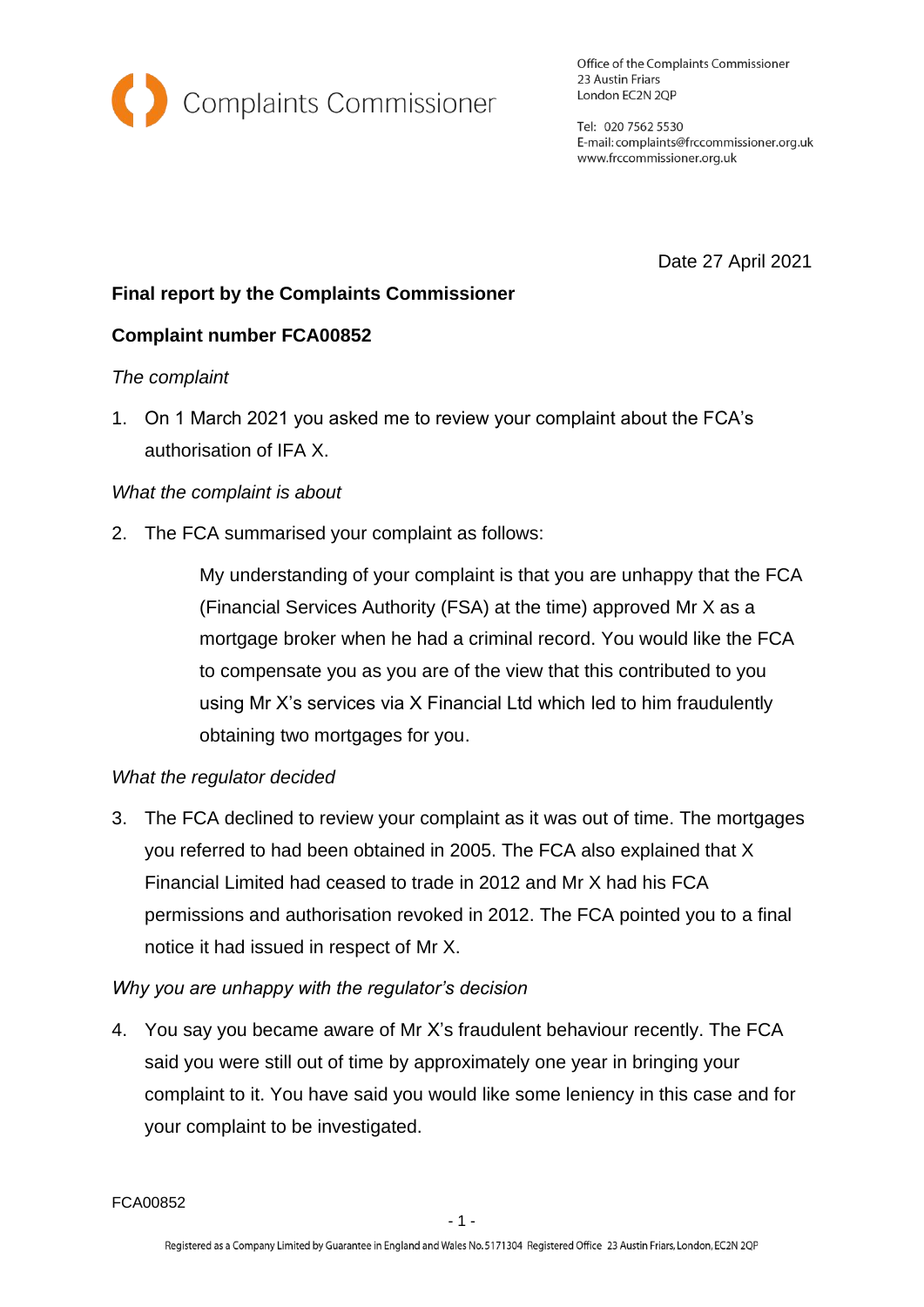#### *My analysis*

- 5. The background to your complaint is that you allege that an IFA, Mr X, helped secure a mortgage for you on a residential property in 2005. Some years later you found yourself in difficulty servicing the mortgage. You learned on or around 2018 that Mr X had falsified some of your income (showing it higher than it actually was) in order for you to obtain this mortgage in 2005 which otherwise you would not have been given. You have approached the FSCS but you tell me its view was there was insufficient evidence to pursue your claim. You then complained to the FCA, saying that if its predecessor the FSA had not authorised Mr X in 2004, he would not have been able to commit the fraud against you. You feel that Mr X should not have been authorised as he had previous criminal convictions and had been investigated and prosecuted for mortgage fraud. You feel, therefore, that the FCA ought to compensate you.
- 6. I should explain that the Complaints Scheme is concerned with the actions or inactions of the FCA. It cannot deal with complaints against banks, IFAs, individual firms [or against the Financial Ombudsman Service (FOS)], nor is it a redress service for individual consumer complaints. The Financial Services and Markets Act 2000 explicitly provides for a consumer redress service separated from the FCA.
- 7. The FCA does have a statutory duty to secure an appropriate degree of protection for consumers. It does so by regulating the financial industry through the setting of standards which firms must meet, and by taking enforcement action where that is justified. It does not investigate individuals' complaints against the firms it regulates, that is the role of the FOS. Where a firm has gone out of business, a consumer may approach the FSCS.
- 8. That does not mean that the FCA cannot investigate concerns arising from information about individual complaints, but it investigates those in the context of considering whether or not regulatory action is justified, rather than whether or not the individual requires redress. Any action the FCA may or may not take could not lead to redress for you personally.
- 9. Therefore, the remedy you seek from the FCA: compensation for the actions of Mr X, is not available to you under the Scheme. It is the FSCS who would deal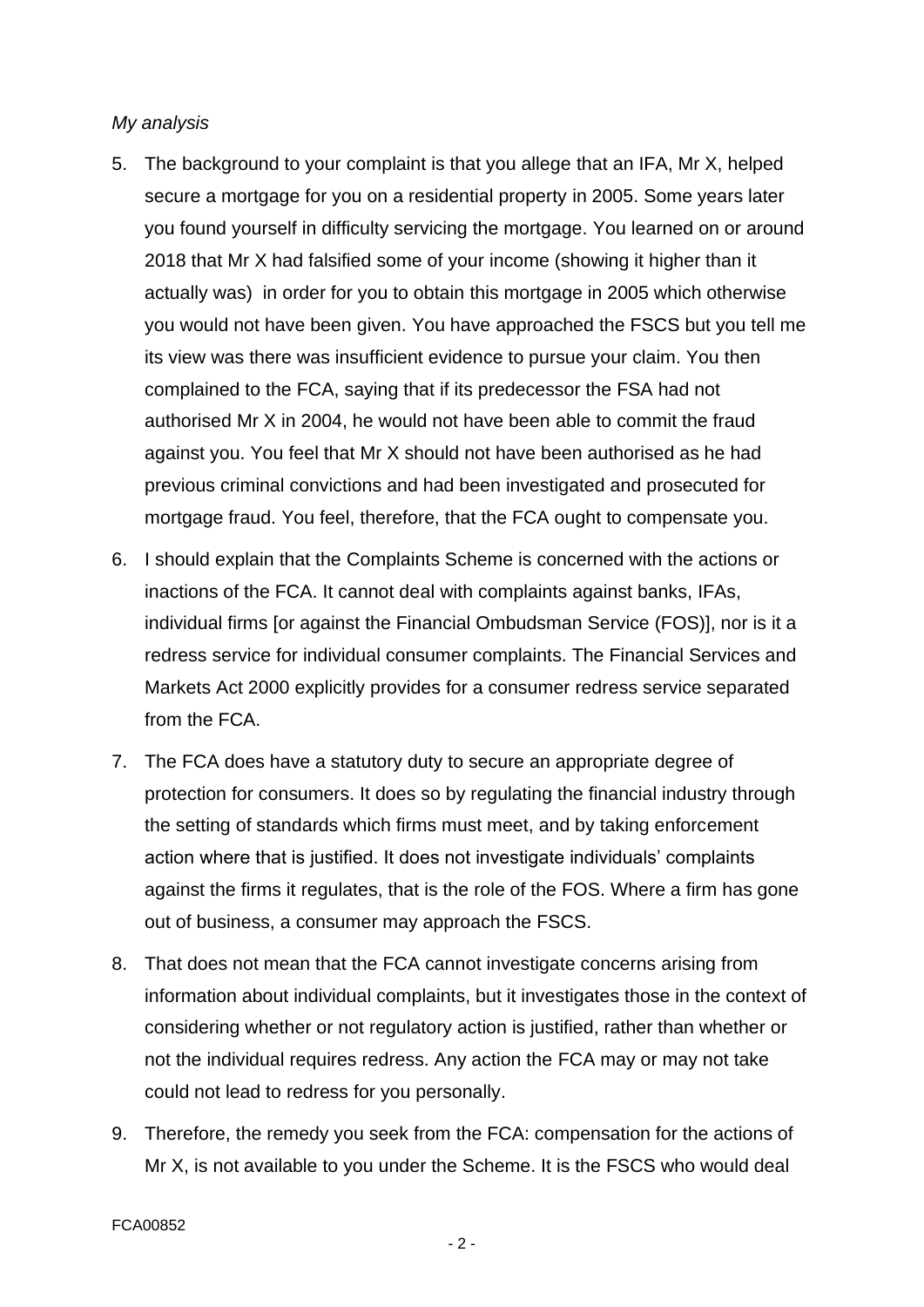with your complaint, and I understand you have already approached the FSCS. I am sorry to hear that you have not been able to advance your claim with them.

- 10. I appreciate you would like more information on why Mr X was authorised in 2004 given his past offences. The FCA has not addressed this point as it deems your complaint out of time. I can accept complaints which are out of time if I feel there is good justification. I have considered the circumstances of this case and I do not think it is either practical or justified to investigate this case for the following reasons:
- 11. Mr X's authorisation as an approved person in 2004 happened 17 years ago. Mr X ceased being an approved person in 2011 and the FSA issued a warning notice against him in 2012 declaring him not fit and proper to be reauthorised. Since that time, Mr X has not worked in a FCA regulated function. Given the passage of time, the fact Mr X is no longer authorised as the FCA took regulatory action against him, and the lack of the remedy you seek being available to you under the Complaints Scheme, there is little merit in reviewing this matter further. This is especially so as you have an alternative venue to pursue your complaint: as I mentioned above, the FSCS is the appropriate body to review your claim for compensation. I am sorry if the FSCS has not met your expectations, but that is not the fault of the FCA, and the Complaints Scheme is not an alternative to the FSCS.

#### *My decision*

- 12. I am sorry to disappoint you, but for the reasons given above I am exercising my discretion not to investigate your complaint.
- 13. You have said to me that you feel you should not be deemed 'out of time to claim'. I refer you to paragraph 9 of my report: you cannot 'claim' for any losses under the Complaints Scheme. Even if I were to investigate your complaint, it would not lead to redress for you. The appropriate body for you to seek compensation from is the FSCS. The complaints Scheme is not an alternative to the FSCS.

Amerdeep Somal Complaints Commissioner

FCA00852